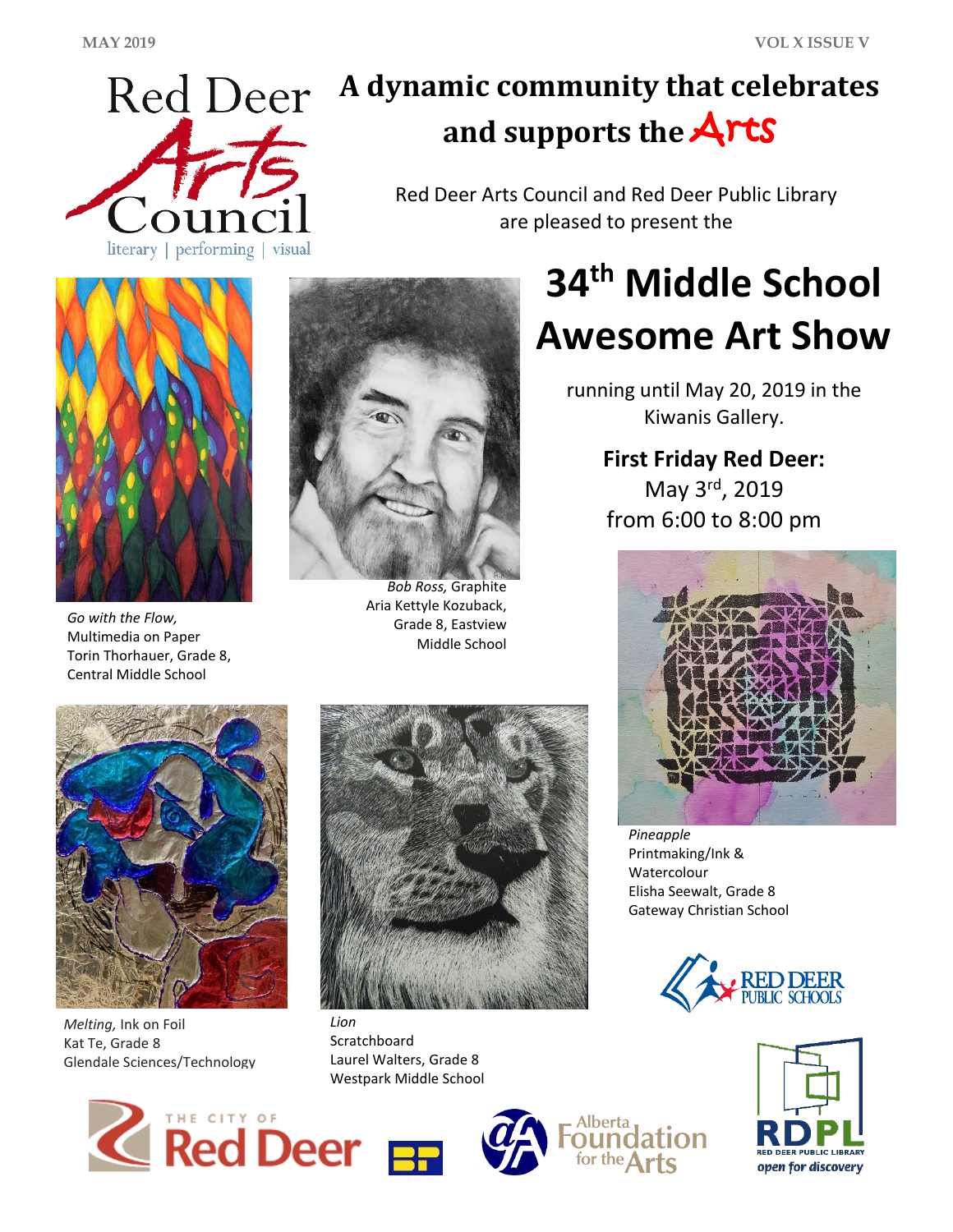## News and Events Happening in May

#### **The Red Deer Public Market**

The Public Market is back to its favourite location this summer, in the parking lots out front of the Servus Arena and Pidherney Centre on 47<sup>th</sup> Street! We are already filling slots to showcase your art and/or organization throughout the summer months. Each Saturday morning slot is \$40 for members and you can email Suzanne at [RedDeerArtsCouncil@gmail.com](mailto:RedDeerArtsCouncil@gmail.com) for more details and to reserve your spot! Avoid disappointment, book your spot now! Spots in May/early June and September/October are still available!

#### **Volunteer Appreciation and our Scholarship and Awards Ceremony**

The Red Deer Arts Council is excited to host our annual Scholarship and Awards Ceremony will take place on Friday, May 31<sup>st</sup> with venue TBA (watch your weekly listings!) In addition to bestowing the honours on our Scholarship and Award winners for 2019, we will also have a screening of "Power on Water," a short inspirational film created by local filmmaker and past Emerging Artist Award winner, Rueben Tschetter. Please come out, join us for a bevvy and a snack, and celebrate this years' honourees and the many volunteers who help make the Arts Council the strong community organization we are today! Thank you volunteers!!!

#### **Welcome New Board Members**

In March, the Red Deer Arts Council membership elected FOUR new Board Members, completing a full slate with our returning leadership: Craig Scott, Scott Barnabé, Doug Vint, Diane Hermary, Heidy Panameno, Rob Ironside, Ranjit Mullakady and we ratified David Gilmore's November 2018 special election via SurveyMonkey. We're excited to introduce a couple of our newest members!

**Michael Richard** Michael Richard is a Tree House Youth Theatre alumni and he's been performing with Central Alberta Theatre since 1996. Through high school he studied drama, exploring lights sound and directing for zones festivals then continuing his training with Red Deer College's Technical Theatre program. His lifelong passion for the arts drives him to pursue filmmaking and photography work, play guitar, and promote his designs through a variety of platforms including his YouTube channel DarkflameStudios. Michael works as a professional chauffeur, taking care of VIP clients on the most important days of their lives. He's looking



forward to working with the Arts Council in the upcoming year to bring new insights with fresh ideas.



**Curtis Labelle** is an award-winning Canadian singer, songwriter and entertainer raised and living in Red Deer, Alberta. He has performed across Canada with regional appearances in the United States and he teaches Musical Theatre Performance privately with students from all over Alberta. Locally, he is performing as 'Piano Plunger Guy' at Here to Mars and as pianist for Broadway Open Mic events with Evening Star Entertainment. He recently began work with the HUB on Ross, Red Deer's centre for inclusivity that uses the arts to help enrich the lives of marginalized people. Curtis loves creating events and has taken on the

role of Fundraising Chair for the Red Deer Arts Council, he's even written musicals to help towns in need raise funds to enhance and maintain their community halls. In addition to teaching and performing, Curtis is planning his Summer 2019 wedding to his fiancé, Jared, and cuddling with his new kitten, Smudge.

Check back next month for more bios from our other new board members, Jan Underwood, Brian Barritt, and David Gilmore! To tide you over, turn the page and learn more about what brought David to the Arts Council!